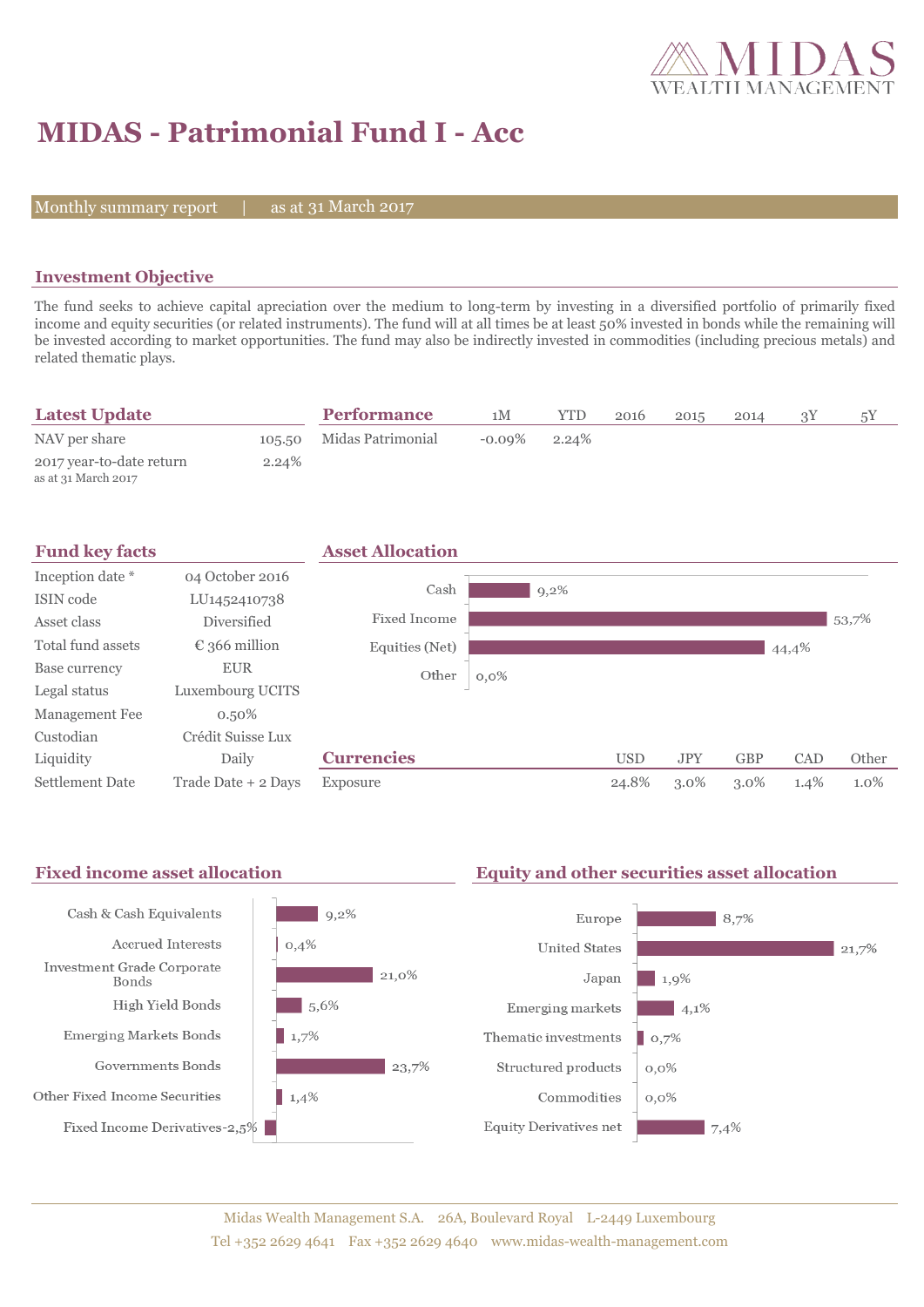

# **MIDAS - Patrimonial Fund I - Acc**

Monthly summary report | as a 31 March 2017

| Top 10 fixed income holdings         | <b>YTM</b> | Rating     | Weight  | <b>Fixed income rating breakdown</b> |       |
|--------------------------------------|------------|------------|---------|--------------------------------------|-------|
| SPANISH GOV'T: SPGB 0 3/4 07/30/21   | 0.2%       | $BBB+$     | 7.8%    |                                      |       |
| FRANCE O.A.T.: FRTR 0 1/2 05/25/25   | 0.7%       | AA         | 4.0%    | 4,1%<br>AAA                          |       |
| BTPS: BTPS 0.35 11/01/21             | 0.8%       | <b>BBB</b> | 4.0%    | 7,8%<br>AA                           |       |
| BTPS: BTPS 1 1/4 12/01/26            | 2.1%       | <b>BBB</b> | 3.8%    | 1,7%<br>А                            |       |
| DEUTSCHLAND REP : DBR o 08/15/26     | 0.2%       | <b>AAA</b> | 2.1%    | <b>BBB</b>                           | 53,8% |
| GAZPROMBANK: GPBRU 3.984 10/30/18    | 1.2%       | $BB+$      | 1.1%    | <b>BB</b><br>8,8%                    |       |
| PORTUGUESE OT'S : PGB 2.2 10/17/22   | 2.2%       | $BB+$      | $1.1\%$ | B<br>$6.1\%$                         |       |
| ATOS: ATOFP 2 3/8 07/02/20           | $0.3\%$    | <b>NR</b>  | $0.9\%$ | <b>CCC</b><br>0,5%                   |       |
| AMPLIFON SPA: AMPIM 47/8 07/16/18    | $0.3\%$    | NR         | $0.9\%$ | <b>NR</b><br>17,2%                   |       |
| SPAIN I/L BOND : SPGBEI 0.3 11/30/21 | 0.7%       | $BBB+$     | $0.9\%$ |                                      |       |

| Top 10 equity holdings<br>Sector |                               | Weight  | <b>Equity sector breakdown</b>        |                     |
|----------------------------------|-------------------------------|---------|---------------------------------------|---------------------|
| <b>WELLS FARGO &amp; CO</b>      | Financials                    | 0.7%    | Consumer Discretionary                | 13,3%               |
| <b>BANK OF AMERICA CORP</b>      | Financials                    | 0.7%    | Consumer Staples                      | 10,7%               |
| PEPSICO INC                      | <b>Consumer Staples</b>       | 0.7%    | Energy                                | 8,7%                |
| <b>JPMORGAN CHASE &amp; CO</b>   | Financials                    | 0.7%    | Financials                            | 15,4%               |
| <b>PROCTER &amp; GAMBLE</b>      | <b>Consumer Staples</b>       | 0.6%    | Health Care                           | 13,3%               |
| <b>ALTICE NV-A</b>               | Consumer Discretionary        | 0.6%    | Information Technology<br>Industrials | 18,0%<br>9,4%       |
| ALPHABET INC-CLA                 | <b>Information Technology</b> | 0.6%    | Materials                             | 5.5%                |
| <b>CHECK POINT SOFTWARE TECH</b> | <b>Information Technology</b> | $0.6\%$ | Telecommunication                     | 12.5%               |
| <b>RAYTHEON COMPANY</b>          | Industrials                   | 0.6%    | Utilities                             | $1,3\%$             |
| <b>JOHNSON &amp; JOHNSON</b>     | <b>Health Care</b>            | 0.6%    | Real Estate                           | $\blacksquare$ 1,8% |

## **Top 5 funds and other holdings**

| Nordea Stable Emerging Markets Equity   | $2.2\%$ |
|-----------------------------------------|---------|
| Robeco US Select Opportunities Equities | $2.0\%$ |
| Amundi ETF TOPIX EUR Hedged             | $1.9\%$ |
| iShares MSCI Emerging Markets           | $1.9\%$ |
| <b>MM</b> Convertible Europe            | 1.4%    |